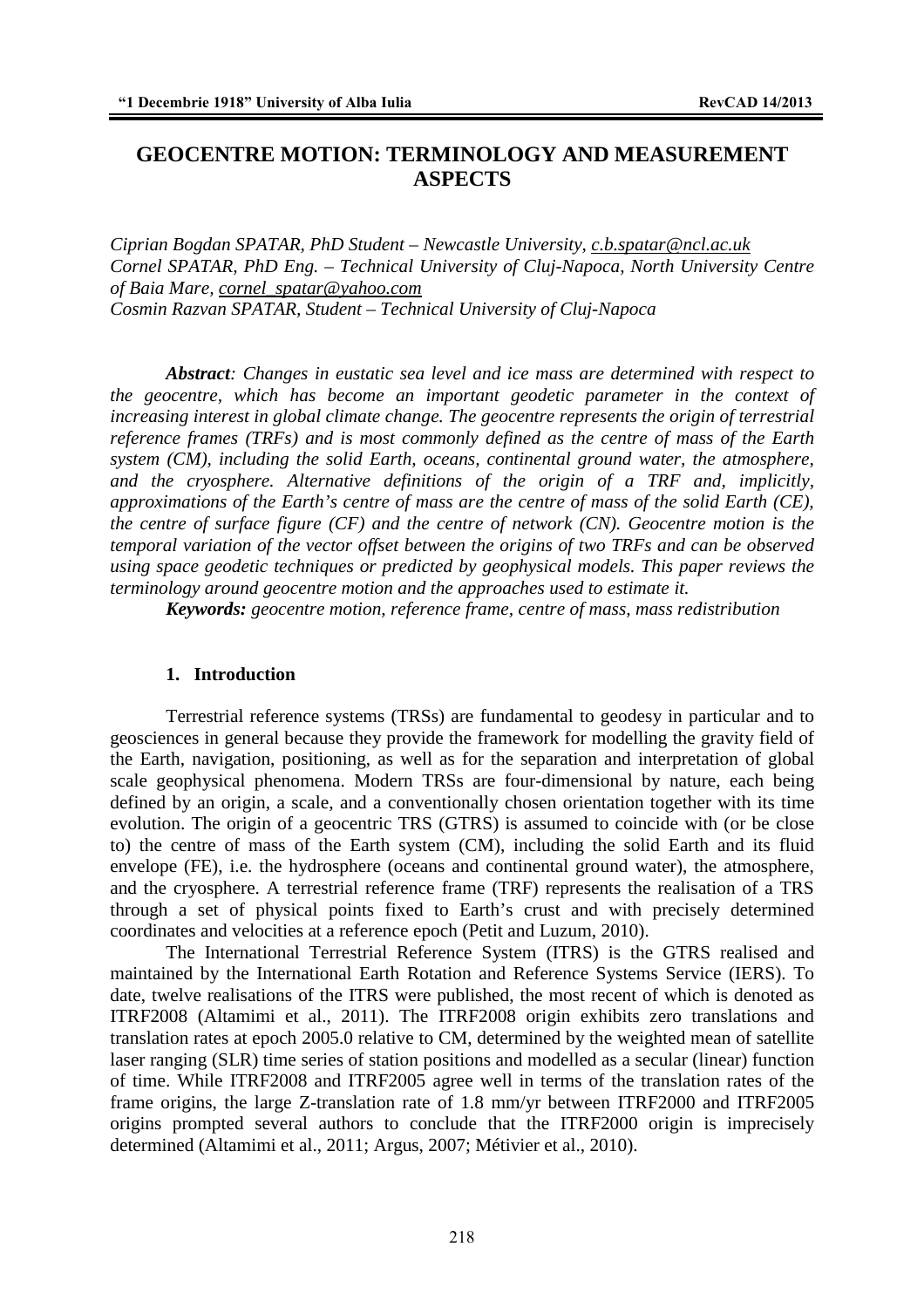Other possible definitions of the origin of a TRF are the centre of mass of the solid Earth (CE), the centre of surface figure (CF), and the centre of network (CN), as illustrated in Fig. 1. Farrell (1972) derived the load Love numbers in the CE frame, which is predominantly used in the geophysics community, but it has the disadvantage of being inaccessible to observation (Blewitt, 2003). The CF frame closely approaches CE (Dong et al., 1997) and is theoretically realised by a uniformly distributed and infinitely dense network of stations and their velocities. However, due to its ideal character, CF is substituted in practice by CN (Wu et al., 2002), a more realistic approximation of Earth's centre of mass considering the sparseness and asymmetric distribution of satellite tracking networks. As argued by Dong et al. (2003), the kinematic model-dependent ITRF origin is just a CN, which resembles CM at secular timescale and CF at seasonal and shorter timescales starting with the ITRF2000 revision and CF at all timescales in previous versions of ITRF. Significant errors are introduced in the inversion for degree-one surface load coefficients and geocentre motion from GPS data when CF is equated with CN (Wu et al., 2002).



Fig. 1. Illustration of the possible geocentre definitions (adapted from Tregoning and van Dam, 2005)

 The definitions of the geocentre and the geocentre motion (or variation) are inconsistent in the literature, especially in early studies on the topic. CM is the most common definition of the geocentre (Chen et al., 1999; Collilieux et al., 2009; Crétaux et al., 2002; Feissel-Vernier et al., 2006; Petit and Luzum, 2010; Watkins and Eanes, 1997; Wu et al., 2002), but CF (Métivier et al., 2010) and CE as a rebound-adjusted geocentre (Argus, 2007) are also used to denote the geocentre. The geocentre motion is generally described as the temporal variation of the vector offset (translation or displacement) between the origins of two TRFs, either CM with respect to CF (Collilieux et al., 2009; Crétaux et al., 2002; Feissel-Vernier et al., 2006; Petit and Luzum, 2010; Swenson et al., 2008; Wu et al., 2002, 2011, 2012) or CF relative to CM (Greff-Lefftz, 2000; Dong et al., 1997, 2003; Klemann and Martinec, 2009; Lavallée et al., 2006; Métivier et al., 2010; Vigue et al., 1992). Some studies neglected the small vector displacement of CE with respect to CF, mostly due to degree-one deformation, thus assuming the geocentre motion CM-CF equivalent to CM-CE (Chen et al., 1999; Watkins and Eanes, 1997). CM-CF and CF-CM are opposite vectors.

 In this paper, we briefly review the theory of geocentre motion. Section 2 discusses the geophysical origins of geocentre motion and its geodetic implications. The current methods used for geocentre motion estimation are reviewed in Section 3, while Section 4 provides the conclusions of the paper.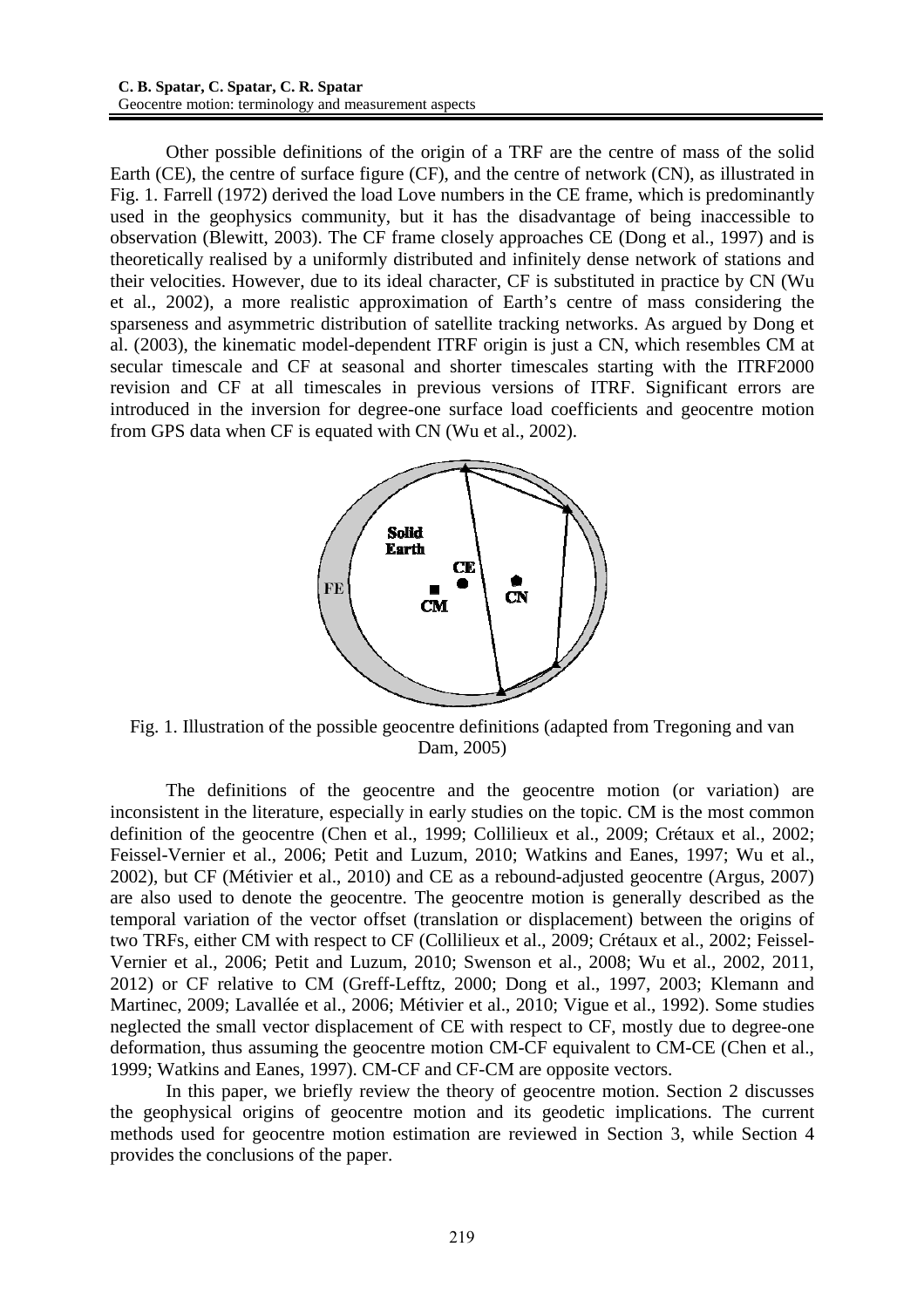#### **2. Causes and implications**

 Irrespective of its definition, the geocentre displays variations at several timescales. Tidal diurnal and semi-diurnal variations are accurately modelled and agree well with predictions of ocean tide models (Watkins and Eanes, 1997). Non-tidal seasonal motion, predominantly at annual, but also at semi-annual timescale is due to surface mass redistribution within the Earth's fluid envelope. Crétaux et al. (2002) analysed the non-tidal inter-annual signal, which is also caused by surface mass redistribution but seems to be poorly determined. Mass redistribution within the Earth's interior resulting as a combined effect of geophysical and geodynamic phenomena such as glacial isostatic adjustment (GIA), tectonic plate motions, mantle and long-period climate dynamics determines geocentre motion at secular timescale. Surface and internal mass redistribution also alter Earth's rotation and perturb its gravity field.

 Most studies on geocentre motion focused on the seasonal signal which is more accurately determined than the secular signal mainly due to the inability to directly observe internal mass redistribution. Secular geocentre motion was previously determined only from geophysical models (Greff-Lefftz, 2000; Klemann and Martinec, 2009; Métivier et al., 2010). Theoretically, apart from inherent measurement errors, geodetic solutions of geocentre motion account for the combined effect of all geophysical processes that cause mass to redistribute on and within the Earth. The secular signal equals the difference between geocentre variations derived from space geodetic observations and the seasonal signal induced by surface mass redistribution. Unfortunately, continental ground water mass, which is the largest contributor to the seasonal signal, is still highly uncertain.

 An important contributor to secular geocentre motion is GIA. To date, several authors predicted geocentre motion caused by GIA. By using the glaciation history ICE-3G, Greff-Lefftz (2000) found the contribution of GIA to geocentre motion (defined as CF-CM) to vary between 0.2 and 0.5 mm/yr depending on the Earth's viscosity profile. Argus (2007) obtained a velocity between CM and CE induced by GIA lower than 0.1 mm/yr, by considering the Earth model VM2 and the glaciation history ICE-5G. The dependence on the Earth model and the glaciation history is also emphasised by Klemann and Martinec (2009), who predicted a present day GIA-induced geocentre motion (CF–CM) between 0.1 and 1 mm/yr. The vector is pointing towards east of Hudson Bay and its magnitude and direction are equally influenced by the adopted lower mantle viscosity and glaciation history. Variations in the upper mantle viscosity and the lithospheric thickness have minimum impact on the geocentre motion. The secular displacement of the geocentre due to present day global ice melting and sea level rise was estimated to range between 0.3 and 0.8 mm/yr, which can be added to the GIA-induced geocentre velocity to give a secular geocentre velocity of roughly 1 mm/yr (Métivier et al., 2010).

 By conservation of linear momentum, the physical principle that governs geocentre motion, CM is static in inertial space when no net external forces are acting on the Earth system. Accordingly, CM is the most appropriate frame for modelling satellite dynamics and SLR observations. Circular satellite orbits are centred at CM, while in the case of an elliptical orbit CM is one of the two foci. Global navigation satellite systems (GNSSs) satellite orbits are nearly circular.

 Global mean sea level and ice mass changes are determined with respect to the geocentre. Geocentre modelling errors propagate into estimates of sea level and ice mass changes. Thus a submillimeter level of accuracy of the geocentre translation and translation rate is required to avoid misinterpretation of global scale geophysical processes. Furthermore,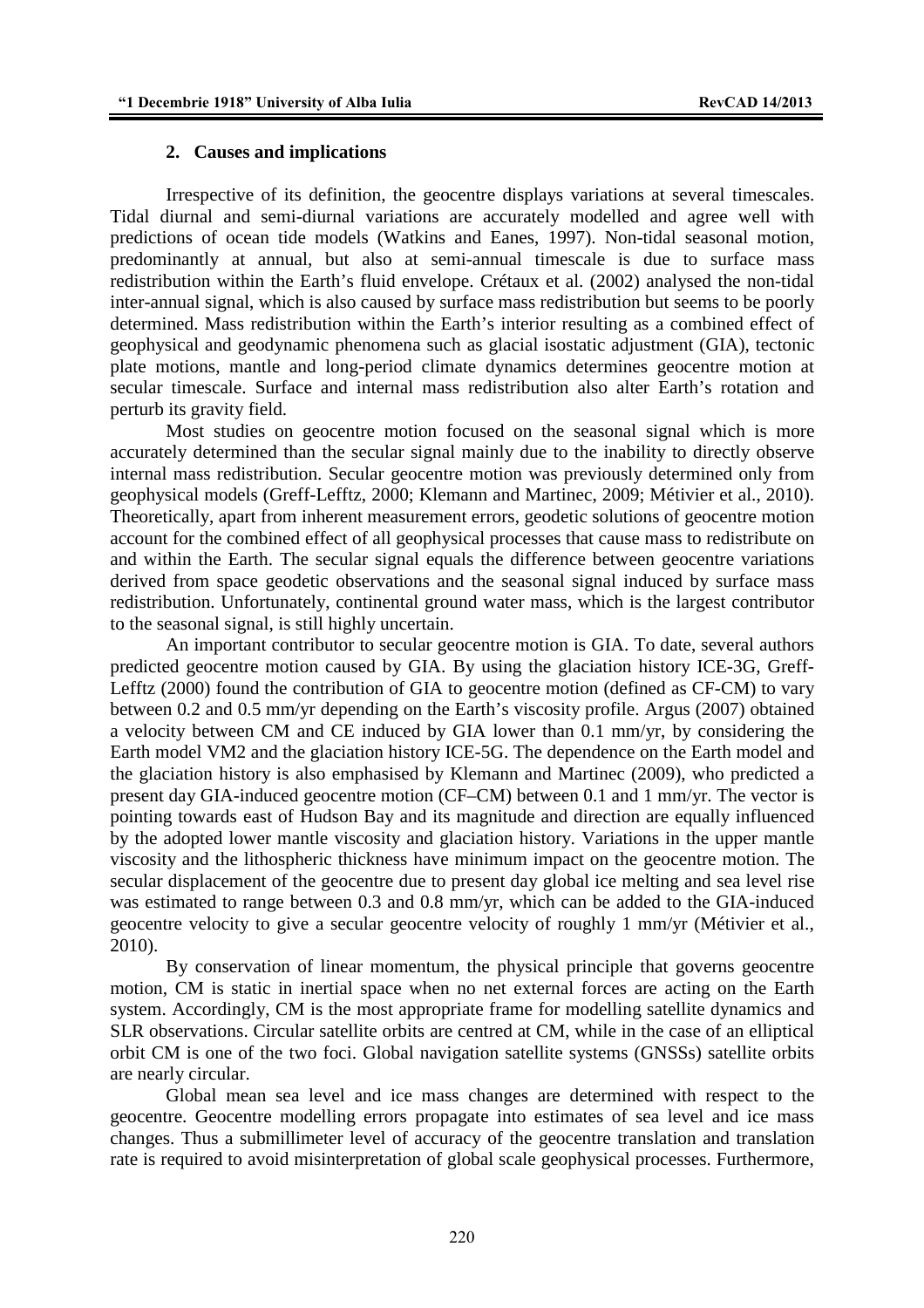high accuracy geocentre motion estimates can be used to place constraints on models involving global mass redistribution (Dong et al., 1997).

## **3. Geocentre motion estimation**

 Geocentre motion can either be predicted by geophysical models or observed using space geodetic techniques. Atmospheric surface pressure, ocean bottom pressure (OBP) as output of ocean models, and continental water mass (soil moisture and snow depth) are commonly used to estimate the annual and semi-annual components of the geocentre motion (Chen et al., 1999; Crétaux et al., 2002; Dong et al., 1997; Feissel-Vernier et al., 2006; Moore and Wang, 2003). Estimates from atmospheric loading models are generally in good agreement with each other. However, large differences are recorded between predictions from OBP and particularly from continental water mass, which is difficult to quantify compared to the other two main contributors (Dong et al., 1997).

 Historically, the following three methods have been used to estimate geocentre motions from geodetic observations: (1) the dynamic approach, (2) the network shift approach, also known as the geometric approach, and (3) the degree-one deformation approach. The proportionality between the coordinates of Earth's centre of mass and the degree-one coefficients of the spherical harmonic expansion of Earth's gravitational potential (Hofmann-Wellenhof and Moritz, 2006) constitutes the basis of the dynamic approach. The network shift approach models the three components of the geocentre motion as translation parameters in a seven-parameter similarity transformation utilised to align two TRF. Geocentre motion is inferred from degree-one mass load coefficients using the degree-one deformation approach. Lavallée et al. (2006) merged the network shift approach (equivalent to the dynamic approach under minimal constraints) and the degree-one deformation approach into a unified model used to derive geocentre motion from Global Positioning System (GPS) data. The unified method is demonstrated to perform better than individual approaches when a full weight matrix is used. A larger disagreement between geodetic estimates of geocentre motion can be observed than in the case of predictions from loading models.

 The most often employed space geodetic method for observing geocentre motion is SLR (Crétaux et al., 2002; Chen et al., 1999; Feissel-Vernier et al., 2006; Moore and Wang, 2003). Other dynamic techniques such as GPS (Lavallée et al., 2006; Vigue et al., 1992; Wu et al., 2002) and Doppler Orbitography and Radiopositioning Integrated by Satellite (DORIS) (Crétaux et al., 2002; Feissel-Vernier et al., 2006) were also used, the latter having the advantage of the most uniformly distributed tracking network. Despite this, DORIS geocentre motion estimates are the least reliable, particularly for the Z-component (Altamimi et al., 2011). Although the Gravity Recovery and Climate Experiment (GRACE) is inherently insensitive to long-wavelength degree-one deformation terms, Swenson et al. (2008) solved for geocentre motion using a combination of GRACE data and OBP. The degree-one deformation approach can be used to determine geocentre motion using data from the nonsatellite technique Very Long Baseline Interferometry (VLBI), as distances between telescopes are modified by elastic loading of the Earth. The Z-component of the geocentre motion is the most poorly determined by any technique due to polar gaps in the satellite constellations and the limited number of tracking stations located at high latitudes.

 SLR is acknowledged to be the most reliable space geodetic technique for determining geocentre motion. Nevertheless, an assessment of the ITRF origin accuracy proves difficult due to fact that only SLR observations are used to realise the origin. Translations of the ITRF origin relative to CM, which amount to approximately 1 mm/yr, are only a measure of the internal inconsistency of the ITRF (Wu et al., 2011). Collilieux et al. (2009) militate in favour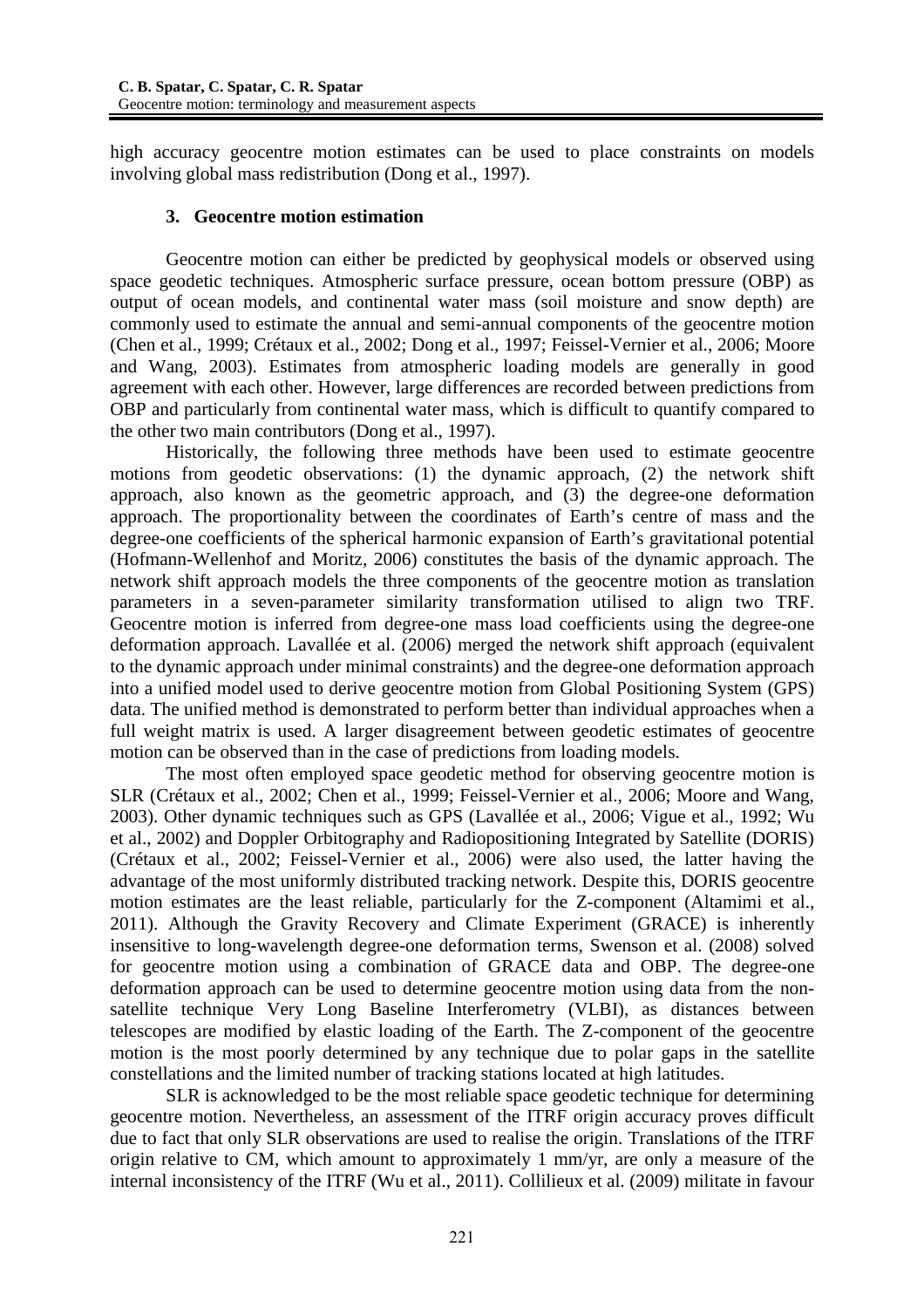of a multi-technique data combination and illustrate that SLR and GPS are complementary techniques in terms of geocentre motion estimation.

 Care must be taken when comparing SLR geocentre motion results with predictions of geophysical models. As argued by Collilieux et al. (2009), due to the imperfect configuration of the tracking network SLR estimated network translations and geocentre motion are distinct from each other. Their difference is known as the network effect and is dominated at subdecadal timescales by loading signals. Moreover, the degree-one deformation approach to geocentre motion estimation suffers from the aliasing of loading signals (Wu et al., 2002). Neglected higher-degree load components contained especially in the global annual hydrological cycle alias into the degree-one terms and the method yields inaccurate results.

#### **4. Conclusions**

Geocentre motion driven by mass transport at the surface and within the Earth is one of the most challenging research topics debated in geodetic and geophysics communities. Estimates of geocentre motion components can be derived by ground-based tracking of Earthorbiting satellites or as predictions from geophysical models. A reconciliation of geodetic and geophysical results is possible at some extent, but there are still no secular geocentre motion estimates from geodetic measurements due to the shortness of the available time series. High accuracy geocentre motion estimates are required in climate modelling to avoid misinterpretation of global scale geophysical phenomena and constrain models involving global mass redistribution. Instantaneous geocentre motion is currently insufficiently constrained to be used in geodetic or geophysical applications.

The ITRF could be improved by using a multi-satellite data integration model for geocentre motion estimation, which would balance out the limitations of some satellite geodetic techniques. Adopting a trustworthy model for the Z-component's annual variation in future realisations of the ITRS may also prove beneficial.

#### **5. Aknowledgements**

The first author thanks to the Dinu Patriciu Foundation and the Romanian-American Foundation for partly funding his PhD studies.

# **6. References**

- *1. Altamimi, Z., Collilieux, X. and Métivier, L. (2011) 'ITRF2008: An improved solution of the international terrestrial reference frame', Journal of Geodesy, 85, (8), pp. 457-473. doi:10.1007/s00190-011-0444-4*
- *2. Argus, D. F. (2007) 'Defining the translational velocity of the reference frame of Earth', Geophysical Journal International, 169, (3), pp. 830-838. doi:10.1111/j.1365- 246X.2007.03344.x*
- *3. Blewitt, G. (2003) 'Self-consistency in reference frames, geocenter definition, and surface loading of the solid Earth', Journal of Geophysical Research B: Solid Earth, 108, (2), pp. ETG 10-1 - 10-10. doi:10.1029/2002JB002082*
- *4. Chen, J. L., Wilson, C. R., Eanes, R. J. and Nerem, R. S. (1999) 'Geophysical interpretation of observed geocenter variations', Journal of Geophysical Research B: Solid Earth, 104, (B2), pp. 2683-2690. doi:10.1029/1998JB900019*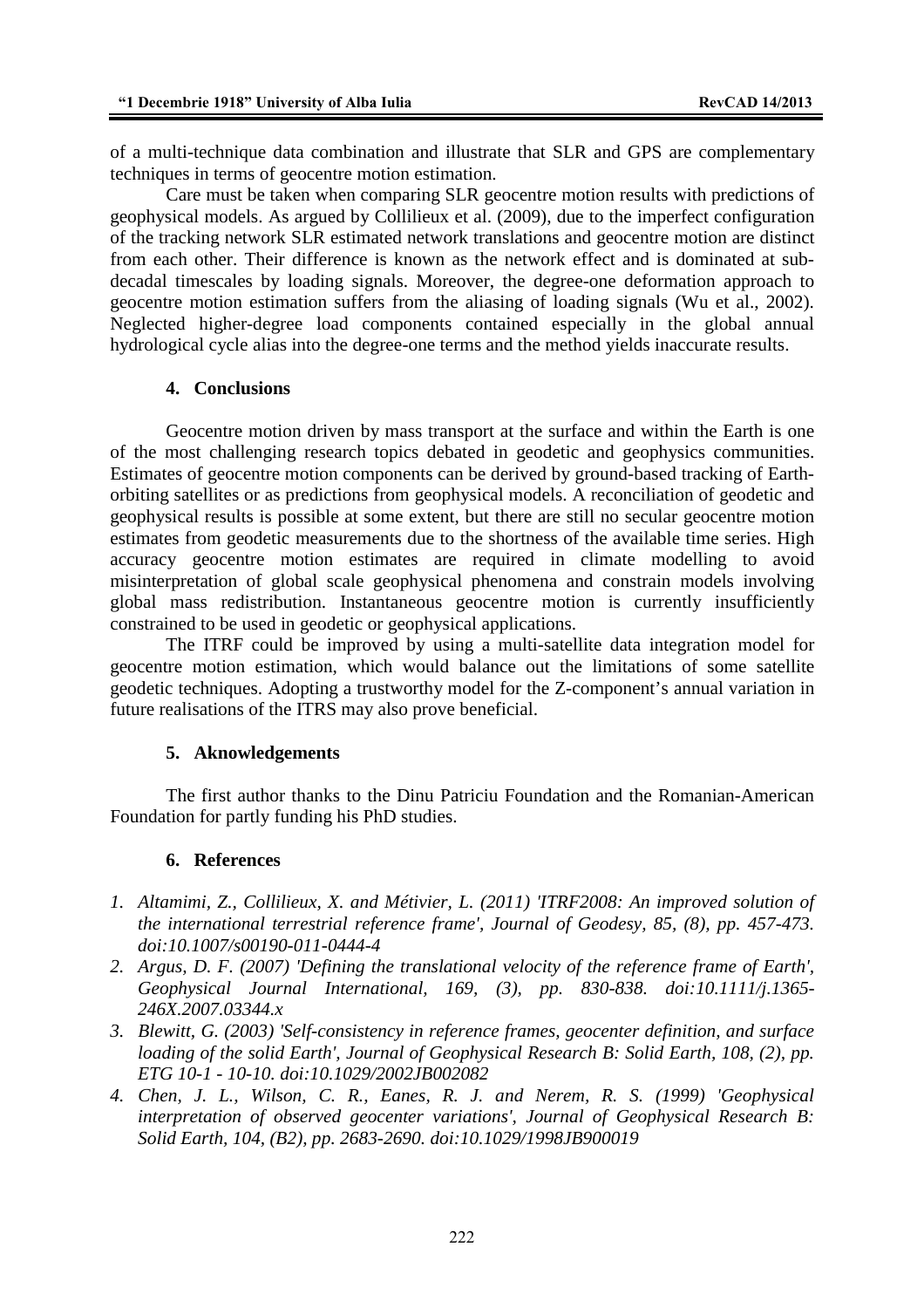- *5. Collilieux, X., Altamimi, Z., Ray, J., Van Dam, T. and Wu, X. (2009) 'Effect of the satellite laser ranging network distribution on geocenter motion estimation', Journal of Geophysical Research B: Solid Earth, 114, (4). doi:10.1029/2008jb005727*
- *6. Crétaux, J. F., Soudarin, L., Davidson, F. J. M., Gennero, M. C., Bergé-Nguyen, M. and Cazenave, A. (2002) 'Seasonal and interannual geocenter motion from SLR and DORIS measurements: Comparison with surface loading data', Journal of Geophysical Research B: Solid Earth, 107, (12), pp. ETG 16-1 - 16-9. doi:10.1029/2002JB001820*
- *7. Dong, D., Dickey, J. O., Chao, Y. and Cheng, M. K. (1997) 'Geocenter variations caused by atmosphere, ocean and surface ground water', Geophysical Research Letters, 24, (15), pp. 1867-1870. doi:10.1029/97GL01849*
- *8. Dong, D., Yunck, T. and Heflin, M. (2003) 'Origin of the International Terrestrial Reference Frame', Journal of Geophysical Research B: Solid Earth, 108, (4), pp. ETG 8-1 - 8-10. doi:10.1029/2002JB002035*
- *9. Farrell, W. E. (1972) 'Deformation of the Earth by surface loads', Rev. Geophys., 10, (3), pp. 761-797. doi:10.1029/RG010i003p00761*
- *10. Feissel-Vernier, M., Le Bail, K., Berio, P., Coulot, D., Ramillien, G. and Valette, J. J. (2006) 'Geocentre motion measured with DORIS and SLR, and predicted by geophysical models', Journal of Geodesy, 80, (8-11), pp. 637-648. doi:10.1007/s00190-006-0079-z*
- *11. Greff-Lefftz, M. (2000) 'Secular variation of the geocenter', Journal of Geophysical Research B: Solid Earth, 105, (B11), pp. 25685-25692. doi:10.1029/2000JB900224*
- *12. Hofmann-Wellenhof, B. and Moritz, H. (2006) Physical geodesy. 2nd, corrected ed. Wien, New York: SpringerWienNewYork.*
- *13. Klemann, V. and Martinec, Z. (2009) 'Contribution of glacial-isostatic adjustment to the geocenter motion', Tectonophysics. doi:10.1016/j.tecto.2009.08.031*
- *14. Lavallée, D. A., van Dam, T., Blewitt, G. and Clarke, P. J. (2006) 'Geocenter motions from GPS: A unified observation model', Journal of Geophysical Research B: Solid Earth, 111, (5). doi:10.1029/2005jb003784*
- *15. Métivier, L., Greff-Lefftz, M. and Altamimi, Z. (2010) 'On secular geocenter motion: The impact of climate changes', Earth and Planetary Science Letters, 296, (3-4), pp. 360-366. doi:10.1016/j.epsl.2010.05.021*
- *16. Moore, P. and Wang, J. (2003) 'Geocentre variation from laser tracking of LAGEOS1/2 and loading data', Advances in Space Research, 31, (8), pp. 1927-1933. doi:10.1016/s0273-1177(03)00170-4*
- *17. Petit, G. and Luzum, B. (2010) IERS Conventions (2010). (IERS Technical Note No. 36). Frankfurt am Main: Verlag des Bundesamts für Kartographie und Geodäsie.*
- *18. Swenson, S., Chambers, D. and Wahr, J. (2008) 'Estimating geocenter variations from a combination of GRACE and ocean model output', Journal of Geophysical Research B: Solid Earth, 113, (8). doi:10.1029/2007jb005338*
- *19. Tregoning, P. and van Dam, T. (2005) 'Effects of atmospheric pressure loading and seven-parameter transformations on estimates of geocenter motion and station heights from space geodetic observations', Journal of Geophysical Research B: Solid Earth, 110, (3), pp. 1-12. doi:10.1029/2004JB003334*
- *20. Vigue, Y., Lichten, S. M., Blewitt, G., Heflin, M. B. and Malla, R. P. (1992) 'Precise determination of Earth's center of mass using measurements from the Global Positioning System', Geophysical Research Letters, 19, (14), pp. 1487-1490. doi:10.1029/92gl01575*
- *21. Watkins, M. M. and Eanes, R. J. (1997) 'Observations of tidally coherent diurnal and semidiurnal variations in the geocenter', Geophysical Research Letters, 24, (17), pp. 2231-2234. doi:10.1029/97GL52059*